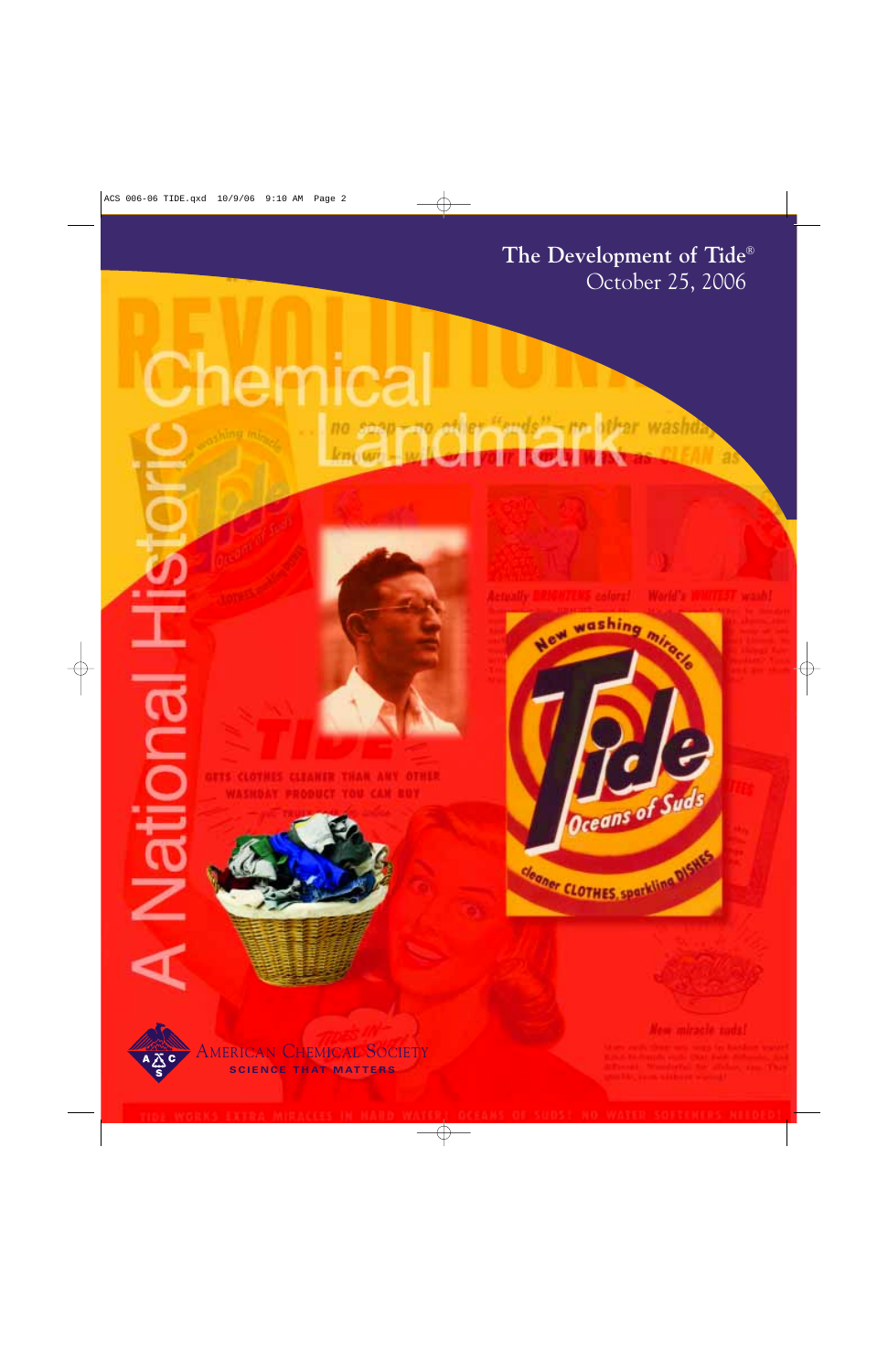# **"I was very fond of Dick [Byerly] but you've got to understand the man to understand what he did… Dick was an obstinate cuss in some ways. Tenacious as all get out!"** G. Thomas Halberstadt, Interview, April 7, 1984, P&G Archives

### **Duncan goes to Europe**

In April 1931 Robert Duncan, a process engineer with Procter & Gamble, toured the I.G. Farben Research Laboratories in Germany. He was told that during the First World War – when Germans were unable to obtain soap – one of Farben's chemists had visited a little textile plant that used bile from slaughtered cattle as a wetting agent in its dyeing process. I.G. Farben isolated the active ingredient in the bile, which it then synthesized and marketed as Igepon to the textile trade. Duncan was told that Igepon was a good wetting agent, a fair detergent, and effective in hard water.\*

Duncan also learned on his trip that another German chemical company, Deutsche Hydrierwerke, was about to market a competitive product. Duncan visited the factory which was producing saturated fatty alcohols by catalytic hydrogenation, hoping to sell the finished alkyl sulfate to the textile trade. Duncan purchased 100 kilograms of the material, which he express shipped to Procter & Gamble's research facilities in Cincinnati.

**P&G's research facilities in Cincinnati**



The German research intrigued Duncan because P&G made soaps, and traditional soaps did not work well in hard water, where they deposited a residue of scum, or curds. Duncan understood that the properties that made the surface-active agent ("surfactant") an effective wetting

agent theoretically should make it an effective detergent as well. With the German material in hand, P&G researchers went to work to synthesize surfactants and discovered that it was possible to create a two-part molecule – resembling a string – which would allow water to break up oils and grease and float away dirt. One end of this molecule bonds with oils and grease, the other with water. The molecule pulls the oils and grease into a water solution, which can then be washed away.

### **Dreft®**

During the summer and early fall of 1931 P&G's research department tried to process the alkyl sulfates into bars, flakes, granules, or liquids to determine the best form for potential marketing,

and researchers conducted tests on the stability and quality of the suds the alkyl sulfates produced. P&G provided samples for home tests in an informal consumer survey.



With the tests favorable, Procter & Gamble decided to market a granulated laundry detergent and a liquid shampoo. The company launched Dreft, the first synthetic detergent in the United States, in 1933 and Drene, the first synthetic hair shampoo, the following year. Both products found a niche in the market, but sales were relatively small. Dreft in particular represented a breakthrough in detergents because it cleaned clothes in hard water without leaving curds, a significant benefit for those who lived where the water is hard, which is roughly the Midwest to the Rocky Mountains. But the detergent did not clean heavily soiled clothes. P&G chemical engineers knew that cleaning ability could be

that is, by adding chemical compounds – sodium phosphates – to increase the surfactant's ability to get at deeply embedded dirt. But the "builders" left clothes harsh and stiff because the chemicals reacted with the water's hardness to form insoluble, granular deposits that would not rinse away. Because of its limitations, Dreft without builders remained a useful product, but one with a narrow market appeal – for delicate fabrics and baby clothes.

improved by "building" the surfactant,

### **Developing Tide®**

Throughout the 1930s Procter & Gamble's chemists and chemical engineers at the Ivorydale Technical Center in Cincinnati worked to develop a heavy-duty synthetic laundry detergent. The researchers experimented on the surfactant-builder problem, attempting to develop an alkyl sulfatebased detergent that cleaned heavily soiled clothes without leaving them

hard and stiff. They tried to build the surfactant with different chemicals; they added soaps to synthetic detergents; they mixed and matched formulae, testing them as flakes, granules, and liquids.



**Researcher David Byerly**

But nothing worked satisfactorily. By the end of the decade, the company had all but given up developing a heavy-duty synthetic detergent, and management began shifting research into other projects. But one researcher, David "Dick" Byerly – ultimately the holder of the key Tide patent – refused to shelve what was known in the company as Project X. Byerly's doggedness insured that Procter & Gamble would be the developer of the first heavy-duty synthetic detergent.

Byerly kept experimenting with superphosphates as the builder. He

*\* The terms soap and detergent are often used interchangeably, but there is a difference. The broadest definition of a detergent is a compound or combination of compounds used for cleaning. Therefore, all soaps are detergents but not all detergents are soaps. Soaps are generally made from the reaction of animal or vegetable fat (oil or glyceride) with a base, such as found in wood ashes, to yield a salt of a long chain fatty acid. The long organic chain is hydrophobic, i.e., it hates water, but does dissolve grease, oil and dirt, while the salt end of the molecule is hydrophilic, i.e., it likes water. The combination in a single molecule gives soap its cleaning power. A detergent, as used in this brochure, is a compound that has been specifically designed and synthesized to have hydrophobic and hydrophilic parts, but it is not derived from animal or vegetable fats, and has cleaning properties equal to or better than any soap. A wetting agent is a compound that increases the ability and speed with which a liquid displaces air from a solid surface thus improving the process of wetting that surface. A surfactant is a wetting agent.*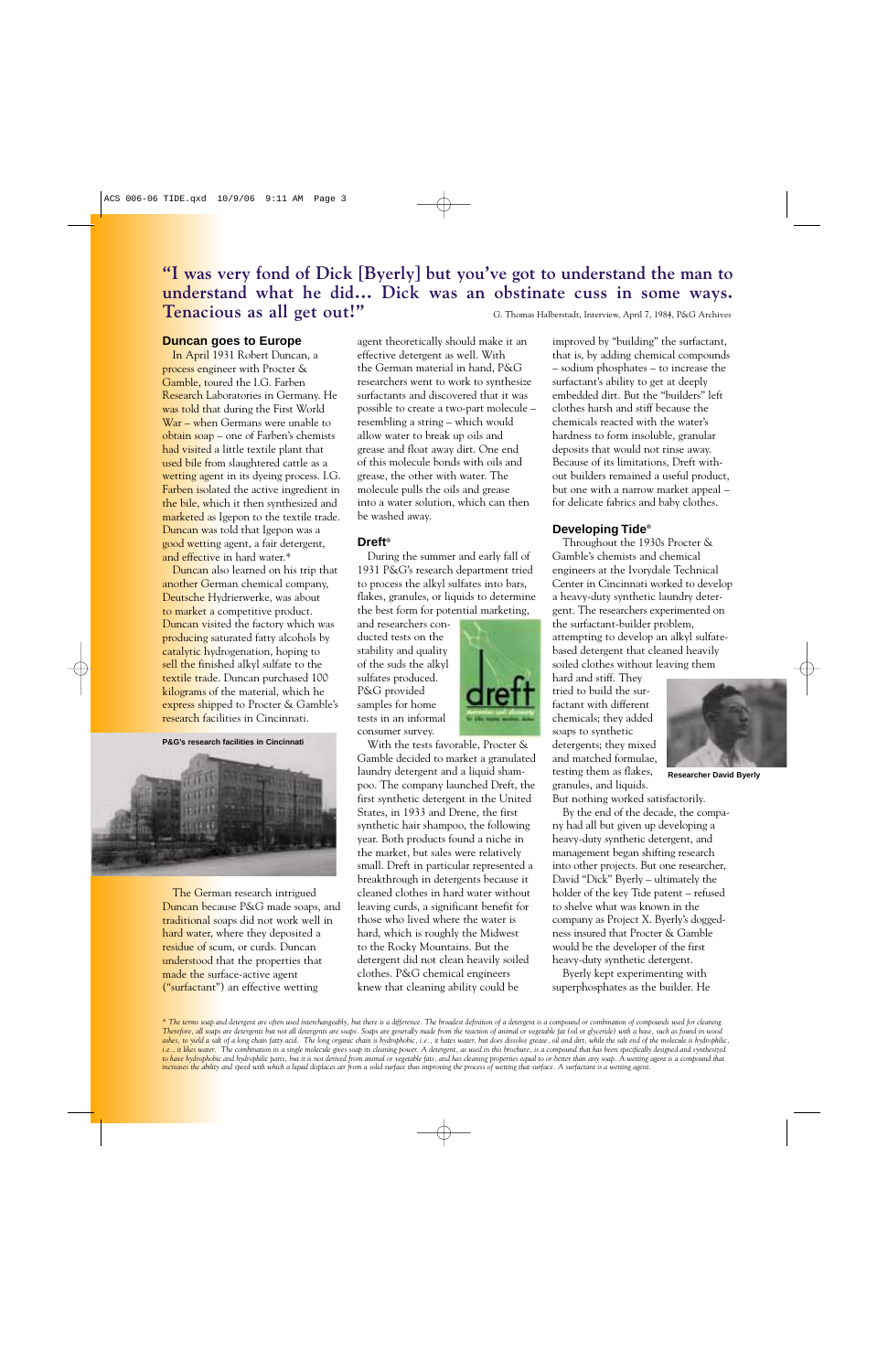**Septing my** 

**JOTHES, OF** 

tried a variant called sodium pyrophosphate, which cleaned well enough, but left clothing feeling like sandpaper. Because management frowned on his work on Project X, he ceased including it in his weekly reports. Byerly's efforts were further hampered by the outbreak of World War II, which led to shortages of raw materials.

Still, Byerly made progress. By 1941 he had concluded that the best builder was sodium tripolyphosphate. More importantly, Byerly made a counterintuitive breakthrough. All previous research on soaps and detergents had shown that reducing the amount of builder in a formula yielded a less harsh product (and it was the harshness of products with builder that hamstrung the project for so many years). Like his

predecessors and colleagues, Byerly at first tried to keep the proportion of surfactant – the actual cleaning agent – as high as possible. But when he inverted the ratio by boosting the level of builder well above the amount of surfactant, he got a surprising result: the detergent cleaned well without leaving clothes stiff and harsh. After a great deal of trial and error, Byerly determined that the most effective formula was one part active detergent, alkyl sulfate, to three parts builder, sodium tripolyphosphate. No one could figure out why it worked, but it worked.

## **Marketing Tide**

In mid-1945 Procter & Gamble senior managers received a demonstration on Project X. The executives sensed immediately that the researchers had developed an innovative product that called for innovative production and marketing techniques and schedules. They decided to scrap P&G's normal schedule for producing, testing, and marketing a new product.

That schedule could take up to three years before a national rollout. Management feared that P&G's competitors would use that time to get test samples of Project X, then develop and market their own synthetic detergent. But if P&G rushed into production, the company would have at least a two-year head start over Colgate and Lever Brothers.

Project X quickly moved from a backchannel research oddity to the forefront of P&G's product development. Tide was chosen as the name, though no one can recall why. The marketers quickly swung into action. The famous box of concentric rings of vivid orange and red in a bull's eye motif with Tide in blue letters was developed. The slogan

> "oceans of suds" became part of the early marketing campaign. In addition, early advertising stressed that Tide was a "Washday Miracle" that promised to wash laundry "cleaner than soap." The advertisers were confident in making those claims because Tide's performance was truly superior. Still, it was a significant

claim for a company whose livelihood depended on soaps.

#### **Producing Tide**

While the marketers forged ahead, the process engineers had to solve several problems. First, the company had to secure sufficient quantities of sodium tripolyphosphate to justify a major plant expansion. Second, P&G needed to build new facilities, particularly four new towers to granulate, or blow, Tide. Existing facilities could not be converted to produce Tide because synthetics required a different granulation process than

**DIRTS OUT** 

soaps.

Then the process engineers had to work out some problems in the original formulation of Tide, which did not blow well. It built up in the towers and clogged the feeder valves. The towers had to be shut down and cleaned out regularly. The addition of a small amount of sodium silicate solved the problem, allowing for crisper granules that could more easily be blown.

With the granulation problem solved and with new towers in production, P&G began test marketing Tide in October 1946 in six cities: Springfield, Massachusetts; Albany, New York; Evansville, Indiana; Lima, Ohio; Wichita, Kansas; and Sioux Falls, South Dakota. The date of the introduction coincided with the spread of automatic washing machines. The link between the new heavy-duty synthetic detergents and the new automatic washers was reinforced a few years later when P&G struck agreements with a number of washing machine manufacturers to pack boxes of Tide in the new machines.

Tide was an instant marketing success, selling out in markets all over the country as fast as P&G could make it. Tide quickly boosted Procter & Gamble's share of the laundry market as both Colgate and Lever Brothers scurried to develop synthetic detergents. That was the good news; the bad news was that Tide also undermined P&G's traditional soap brands. By 1949 production of the company's synthetic detergents outstripped its soap production. To a certain extent P&G strategists were caught off guard by Tide's phenomenal success. The company had expected Tide to sell well in hard-water regions, where traditional soaps did not perform

> effectively. But in fact, consumers all over the country, even in soft-water areas, quickly switched to synthetics, with Tide leading the way. By the early 1950s Tide had captured more than 30 percent share of the laundry market, and it has been the number one selling laundry detergent every year since.